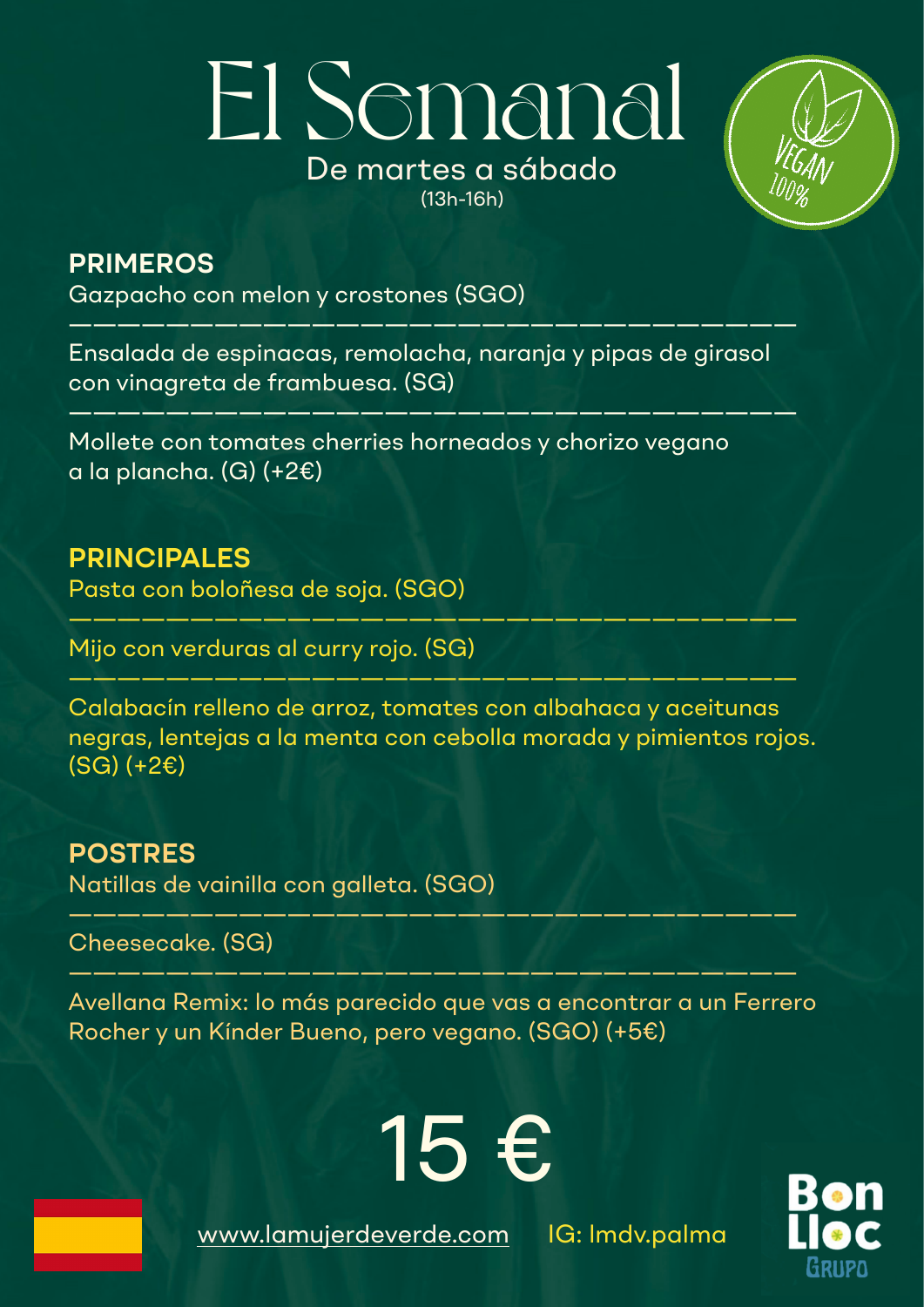## El Setmanal De dimarts a dissabte (13h-16h)



#### **PRIMERS**

Gaspatxo amb meló i crostones (SGO)

Amanida d'espinacs, remolatxa, taronja i pipes de gira-sol amb vinagreta de gerds. (SG)

 $\frac{1}{2}$  , and the set of the set of the set of the set of the set of the set of the set of the set of the set of the set of the set of the set of the set of the set of the set of the set of the set of the set of the set

 $\frac{1}{\sqrt{1-\frac{1}{2}-\frac{1}{2}-\frac{1}{2}-\frac{1}{2}-\frac{1}{2}-\frac{1}{2}-\frac{1}{2}-\frac{1}{2}-\frac{1}{2}-\frac{1}{2}-\frac{1}{2}-\frac{1}{2}-\frac{1}{2}-\frac{1}{2}-\frac{1}{2}-\frac{1}{2}-\frac{1}{2}-\frac{1}{2}-\frac{1}{2}-\frac{1}{2}-\frac{1}{2}-\frac{1}{2}-\frac{1}{2}-\frac{1}{2}-\frac{1}{2}-\frac{1}{2}-\frac{1}{2}-\frac{1}{2}-\frac{1}{2}-\frac{1}{2}-\$ 

Mollet amb tomàquets cherries fornejats i xoriço vegà a la planxa. (G)  $(+2)$ 

#### **PRINCIPALS**

Pasta amb bolonyesa de soja. (G)

Mill amb verdures al curri vermell. (SG)

Carbassó farcit d'arròs, tomàquets amb alfàbrega i olives negres, llenties a la menta amb ceba morada i pebrots vermells. (SG) (+2€)

——————————————————————————————

——————————————————————————————

#### **POSTRES**

Natilles de vainilla amb galeta. (SGO)

Cheesecake. (SG)

Avellana Remix: el més semblant que trobaràs un Ferrero Rocher i un Kínder Bé, però vegà. (SGO) (+5€)

15 €

——————————————————————————————

——————————————————————————————



[www.lamujerdeverde.com](http://www.lamujerdeverde.com) IG: lmdv.palma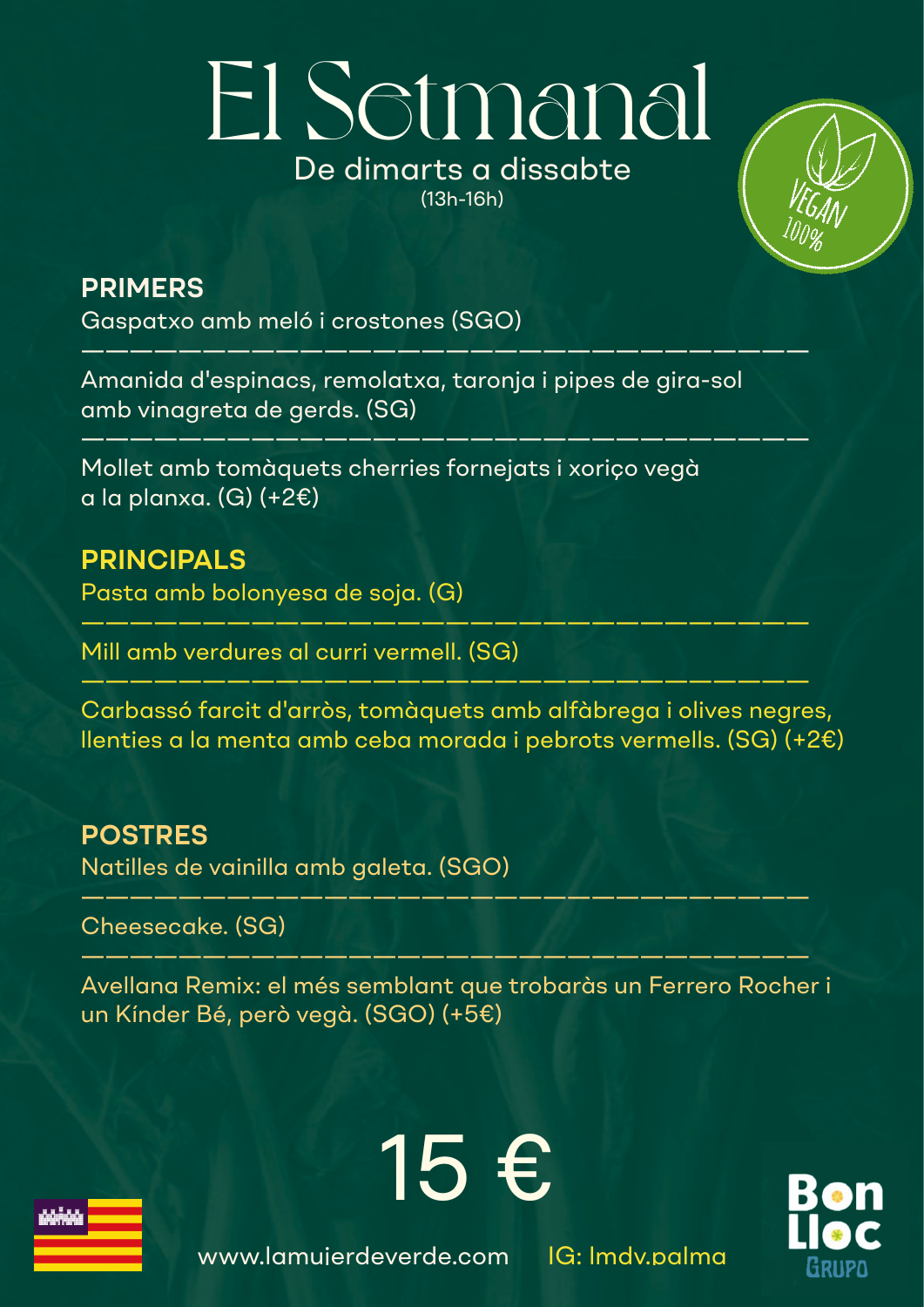# The Weekly

#### From Tuesday to Saturday 1pm-4pm

———————————————————————————————

———————————————————————————————



Gazpacho with melon and croutons (GFO)

Spinach, beetroot, orange and sunflower seed salad with raspberry vinaigrette. (GF)

Muffin with baked cherry tomatoes and vegan chorizo arilled.  $(G)$  (+2 $\varepsilon$ )

#### **MAIN**

Pasta with soy bolognese. (G)

Millet with red curry vegetables. (GF)

Zucchini stuffed with rice, tomatoes with basil and black olives, mint lentils with purple onion and red peppers. (GF) (+2€)

———————————————————————————————

———————————————————————————————

#### **DESSERTS**

Vanilla custard with biscuit. (GFO)

Cheesecake. (GF)

Hazelnut Remix: the closest thing you will find to a Ferrero Rocher and a Kinder Bueno, but vegan. (GFO) (+5€)

 $\frac{1}{\sqrt{2}}\left( \frac{1}{\sqrt{2}}\right) =\frac{1}{\sqrt{2}}\left( \frac{1}{\sqrt{2}}\right) =\frac{1}{\sqrt{2}}\left( \frac{1}{\sqrt{2}}\right) =\frac{1}{\sqrt{2}}\left( \frac{1}{\sqrt{2}}\right) =\frac{1}{\sqrt{2}}\left( \frac{1}{\sqrt{2}}\right) =\frac{1}{\sqrt{2}}\left( \frac{1}{\sqrt{2}}\right) =\frac{1}{\sqrt{2}}\left( \frac{1}{\sqrt{2}}\right) =\frac{1}{\sqrt{2}}\left( \frac{1}{\sqrt{2}}\right) =\frac{1$ 

———————————————————————————————

15 €



[www.lamujerdeverde.com](http://www.lamujerdeverde.com) IG: Imdv.palma